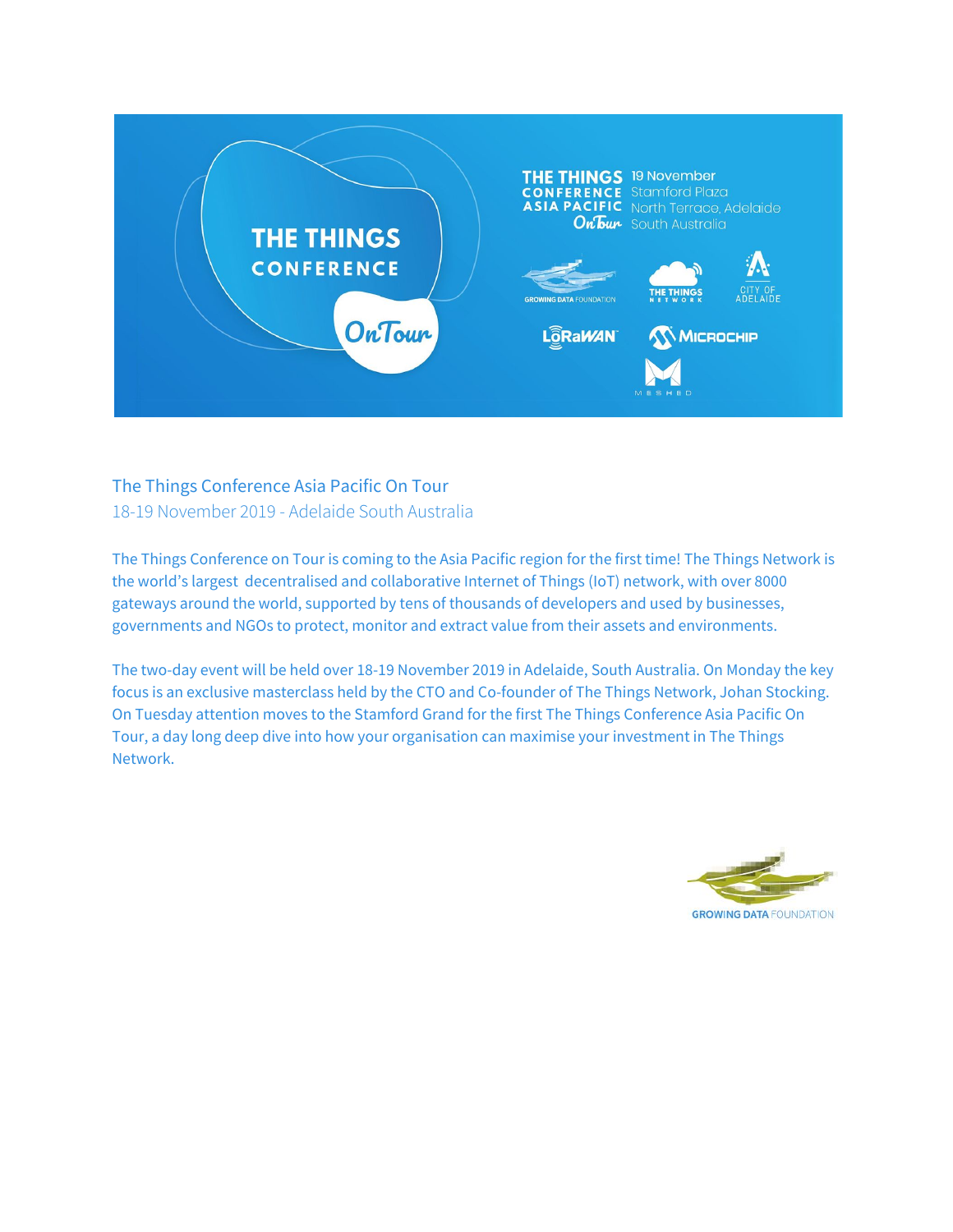# What is The Things Network?

The Things Network enables low power sensors and computers to use long range gateways to connect to an open-source, decentralised, free to use IoT. Using robust end-to-end encryption, this secure and collaborative IoT network spans across many countries around the globe, using license free and contract free spectrum. Free connectivity and remarkably long battery life for sensor devices means a much lower total cost of ownership for your IoT investment. The Things Network provides the set of open tools and a global, open network that you need to build your next IoT application at low cost, featuring maximum security, ready to scale.

# About the conference

The APAC The Things Conference on Tour is the first opportunity to meet with industry leaders, learn from the best to develop your IoT skills, and network with key players in the market who are already leveraging this emerging IoT technology.

With distinct business and technical streams, the conference will also explore topics such as:

- Artificial Intelligence on the edge
- LoRaWan over satellite and microwave technology
- Smart cities experiences and managing your investment
- Technical deep dives from experienced engineers

## Major partners

## Adelaide City Council

Since 2016 when The Growing Data Foundation brought the first collaborative partners together, The Things Network Adelaide has steadily grown to now offer coverage across Metropolitan Adelaide. The City of Adelaide, also one of those early collaborative partners, is using IoT and the Things Network Adelaide to help make Adelaide a city designed for life.

### Meshed

Meshed is an Australian based integrator for the Internet of Things. They have provided more than 150 LoRaWAN points-of-presence since 2016 to drive open standard technologies and collaborative data models for cities and industry to thrive in the connected world.

### Amazon Web Services

Amazon Web Services (AWS) is a subsidiary of Amazon that provides on-demand cloud computing platforms to individuals, companies and governments on a metered pay-as-you-go basis.

### Microchip

Microchip Technology Inc. is a leading semiconductor supplier of smart, connected and secure embedded control solutions. Its easy-to-use development tools and comprehensive product portfolio enable customers to create optimal designs which reduce risk while lowering total system cost and time to market.

### Fleet

With a vision to connect everything IoT by launching a world-first constellation of nano-satellites, Fleet will be creating a digital nervous system in the wake of industry 4.0. Fleet satellites make it possible to connect IoT devices everywhere on Earth using LoraWAN, the technology that underpins The Things Network.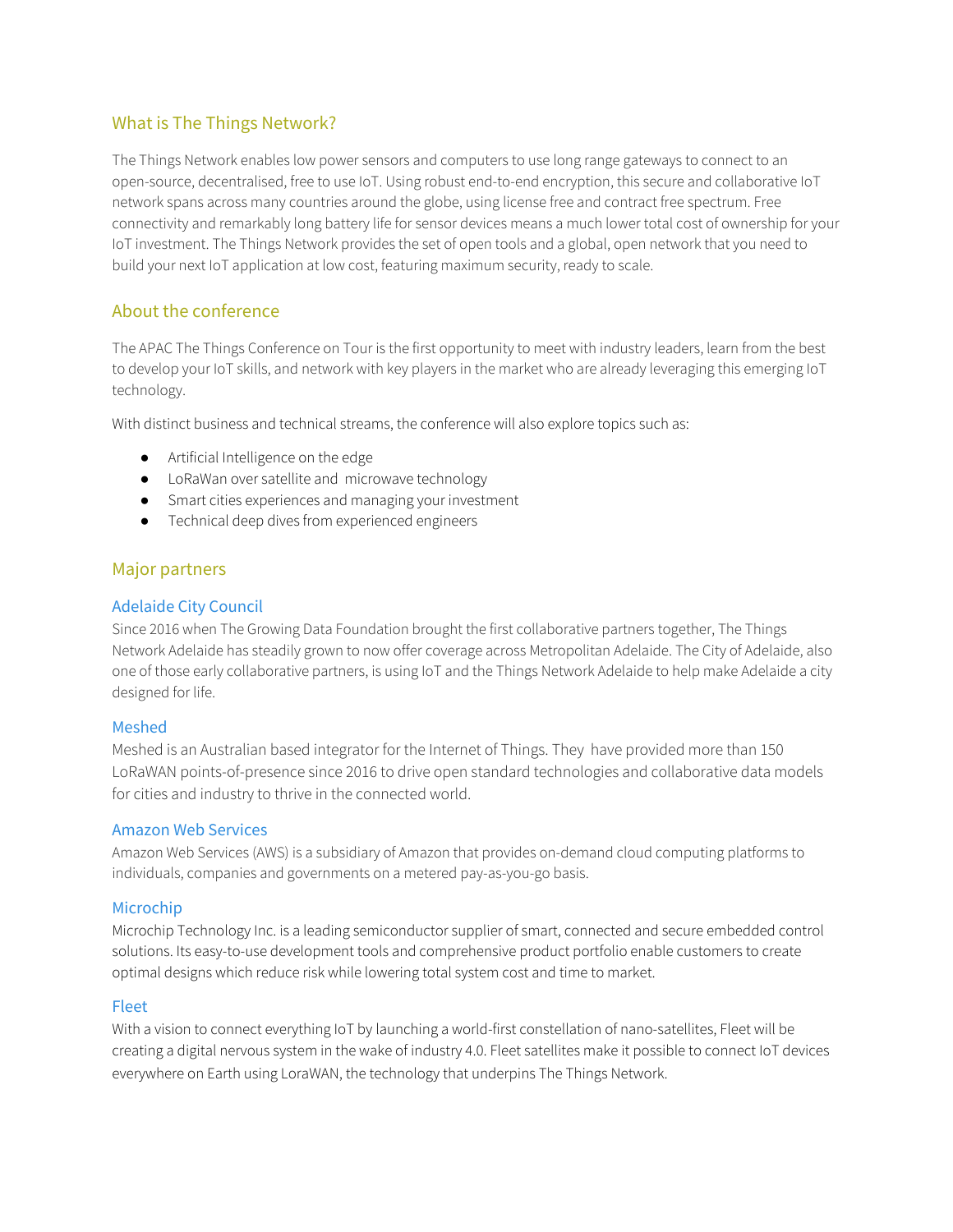# Featured speakers

## Johan Stokking

Tech Lead and Co-founder of The Things Network (TTN). The TTN is an open, crowd sourced and decentralized Internet of Things data network. Since starting in 2015, TTN has grown to over 80,000 users and over 8,500 gateways; the biggest global LoRaWAN network. Johan oversees technical strategy, architecture, product, infrastructure and operations and likes to work with the global community on success stories.

## Andrew Maggio

Meshed Co-founder, Director of Technology and Operations, Andrew brings more than 25 years' experience in Information Technology with over a decade at Microsoft Australia and in the UK. Andrew has held senior roles with Graincorp and developed a strong background in digital electronics, network architecture and vehicle telematics. Andrew founded Meshed in 2015 off the back of delivering a Remote Asset Monitoring solution to a large Australian Defence contracting organisation. Andrew is responsible for technology and operations for Meshed.

## Ben Thurgood

Ben leads the Amazon Web Services (AWS) NSW and QLD Public Sector Solutions Architecture team which advises Public Sector customers on how to achieve their desired business results using the breadth and depth of the AWS platform. With a background in computer science and software engineering, Ben brings over 20 years experience, providing technical leadership in financial services, telcos, utilities, government, research institutions and startups. He has previously specialised in security, Service Oriented Architecture, DevOps and Digital Transformation. At AWS, Ben has focused on Serverless Technologies, Internet of Things, Data Analytics and Robotics. Ben is an expert in the application of Artificial Intelligence and Machine Learning.

### Flavia Tata Nardini

Flavia Tata Nardini, CEO and Co-founder of Fleet began her career at the European Space Agency as a Propulsion Test Engineer. She then joined TNO, the Netherlands Organisation for Applied Scientific Research to work on advanced space propulsion projects. In 2015, Flavia co-founded Fleet.

## Tony Smith

Tony is a professional Electrical Engineer who has worked as a Radio-Frequency Engineer as well as in the telecommunication industry, designing and building his own electronic circuits and printed circuit boards for use in both Nodes and Gateways. When Tony is not building circuits or networks in Adelaide he is travelling the world to teach at The Things Network Conferences!

### Brian Danilko

A producer of software for over 30 years on lots of different embedded projects, Brian still finds it all very interesting and loves learning new things. For the last 15 months, Brian has been working on a LoRaWAN device understanding the protocol, debugging the embedded stack, wrangling with network providers, finessing re-try strategies and basically learning heaps. Along the way he found that lots of people had questions about the specific details of LoRaWAN that he had just found out himself.

### Paul McManus

Meshed Co-founder and GM IoT Solutions, Paul has over 25 years' experience in Senior IT, Telecommunications and Sales Management roles with companies like Dimension Data, Data#3, Com Tech Communications as well as building and selling start-ups. Paul is responsible for developing the IoT Solution suite for Meshed and driving business development. Paul is an expert speaker on LoRaWAN, TTN for Smart Cities, PropTech and Ag-Tech sectors as well as pioneering the Meshed Suite of Solutions including nCounter People Counting, the Smart Cities Starter Kit and the Meshed LoRaWAN Device Catalogue.